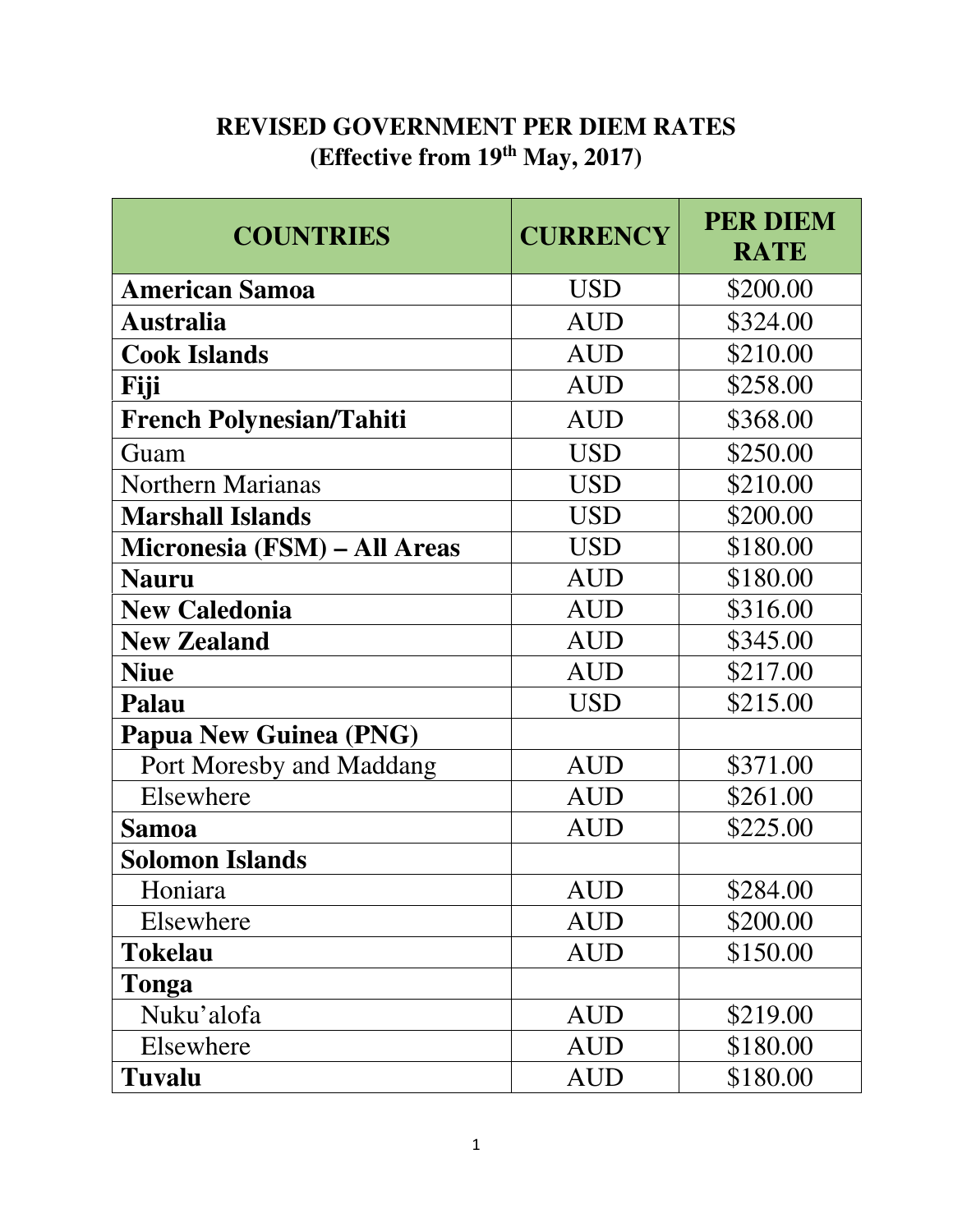| <b>Vanuatu</b>                          |            |          |
|-----------------------------------------|------------|----------|
| Port Villa                              | <b>AUD</b> | \$335.00 |
| <b>Wallis Futuna</b>                    | <b>AUD</b> | \$284.00 |
| ASIA                                    |            |          |
| Brunei – All Areas                      | <b>USD</b> | \$300.00 |
| Laos, People's Dem.Rep                  | <b>USD</b> | \$220.00 |
| Myanmar (All Areas)                     | <b>USD</b> | \$284.00 |
| <b>China</b>                            |            |          |
| Beijing, Fuzhou                         | <b>USD</b> | \$370.00 |
| Shanghai                                | <b>USD</b> | \$355.00 |
| Elsewhere                               | <b>USD</b> | \$200.00 |
| Hong Kong                               | <b>USD</b> | \$393.00 |
| <b>Indonesia</b>                        | <b>USD</b> | \$250.00 |
| Japan                                   |            |          |
| Tokyo                                   | <b>USD</b> | \$535.00 |
| Elsewhere                               | <b>USD</b> | \$446.00 |
| <b>Malaysia</b>                         |            |          |
| Kuala Lumpur, Putra Jaya                | <b>USD</b> | \$239.00 |
| <b>Maldives</b>                         |            |          |
| Male                                    | <b>USD</b> | \$250.00 |
| Elsewhere                               | <b>USD</b> | \$200.00 |
| <b>Phillipines – All Areas</b>          | USD        | \$242.00 |
| <b>Singapore-All Areas</b>              | <b>USD</b> | \$420.00 |
| <b>Thailand</b>                         |            |          |
| Bangkok, Chiang Rai, Hua Hin,<br>Cha Am | USD        | \$300.00 |
| Elsewhere                               | <b>USD</b> | \$250.00 |
| <b>Timor Leste</b>                      |            |          |
| Dili (Hotel Timor)                      | <b>USD</b> | \$195.00 |
| Elsewhere                               | USD        | \$150.00 |
| <b>North Korea</b>                      |            |          |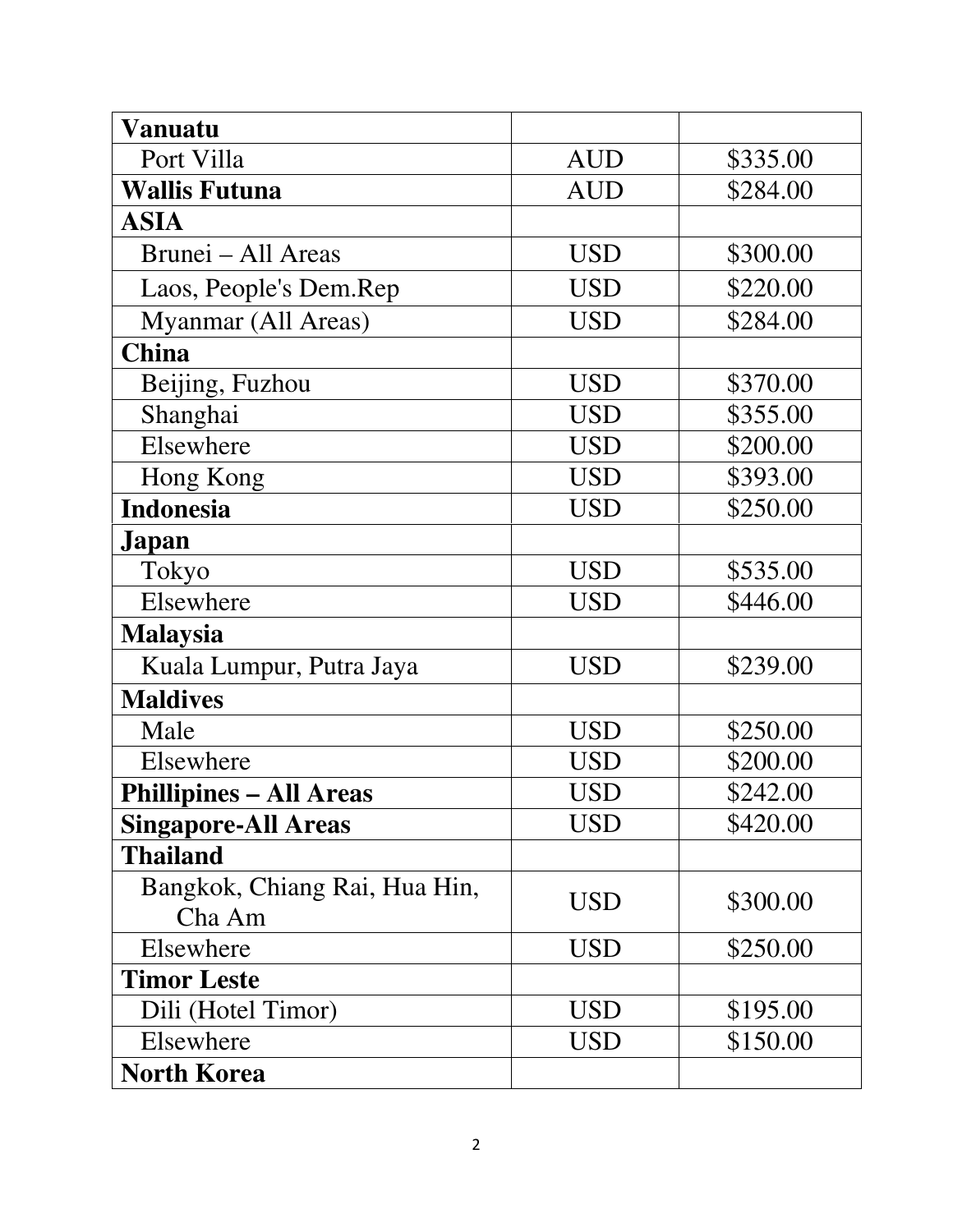| Pyongyang                        | <b>USD</b> | \$178.00 |
|----------------------------------|------------|----------|
| Elsewhere                        | USD        | \$131.00 |
| <b>South Korea</b>               |            |          |
| Seoul, Cheju Island              | <b>USD</b> | \$404.00 |
| Elsewhere                        | USD        | \$350.00 |
| <b>Taiwan</b>                    |            |          |
| Taipei                           | <b>USD</b> | \$353.00 |
| <b>Armenia</b>                   | <b>USD</b> | \$171.00 |
| <b>Azerbaijan</b>                | <b>USD</b> | \$250.00 |
| <b>Bangladesh</b>                | <b>USD</b> | \$243.00 |
| <b>Bhutan</b>                    | <b>USD</b> | \$200.00 |
| Georgia                          | <b>USD</b> | \$240.00 |
| <b>India - New Delhi</b>         | <b>USD</b> | \$181.00 |
| Elsewhere                        | <b>USD</b> | \$150.00 |
| <b>Sri Lanka</b>                 | <b>USD</b> | \$150.00 |
| <b>Kazakhstan</b>                |            |          |
| Astana (Diplomat $\&$            | USD        | \$290.00 |
| Radisson), Aktau, Alma, & Atyrau |            |          |
| Elsewhere                        | <b>USD</b> | \$220.00 |
| <b>Nepal</b>                     |            |          |
| Pakhara(fulbarl) (Fish tall),    | <b>USD</b> | \$250.00 |
| Kathmandu                        |            |          |
| Elsewhere                        | <b>USD</b> | \$180.00 |
| <b>Pakistan</b>                  |            |          |
| Islamabad                        | <b>USD</b> | \$200.00 |
| Elsewhere                        | <b>USD</b> | \$150.00 |
| <b>Sri Lanka</b>                 | <b>USD</b> | \$200.00 |
| Elsewhere                        | USD        | \$150.00 |
| Tajikistan                       | <b>USD</b> | \$250.00 |
| Elsewhere                        | <b>USD</b> | \$200.00 |
| <b>Turkmensistan</b>             | USD        | \$200.00 |
| Elsewhere                        | <b>USD</b> | \$150.00 |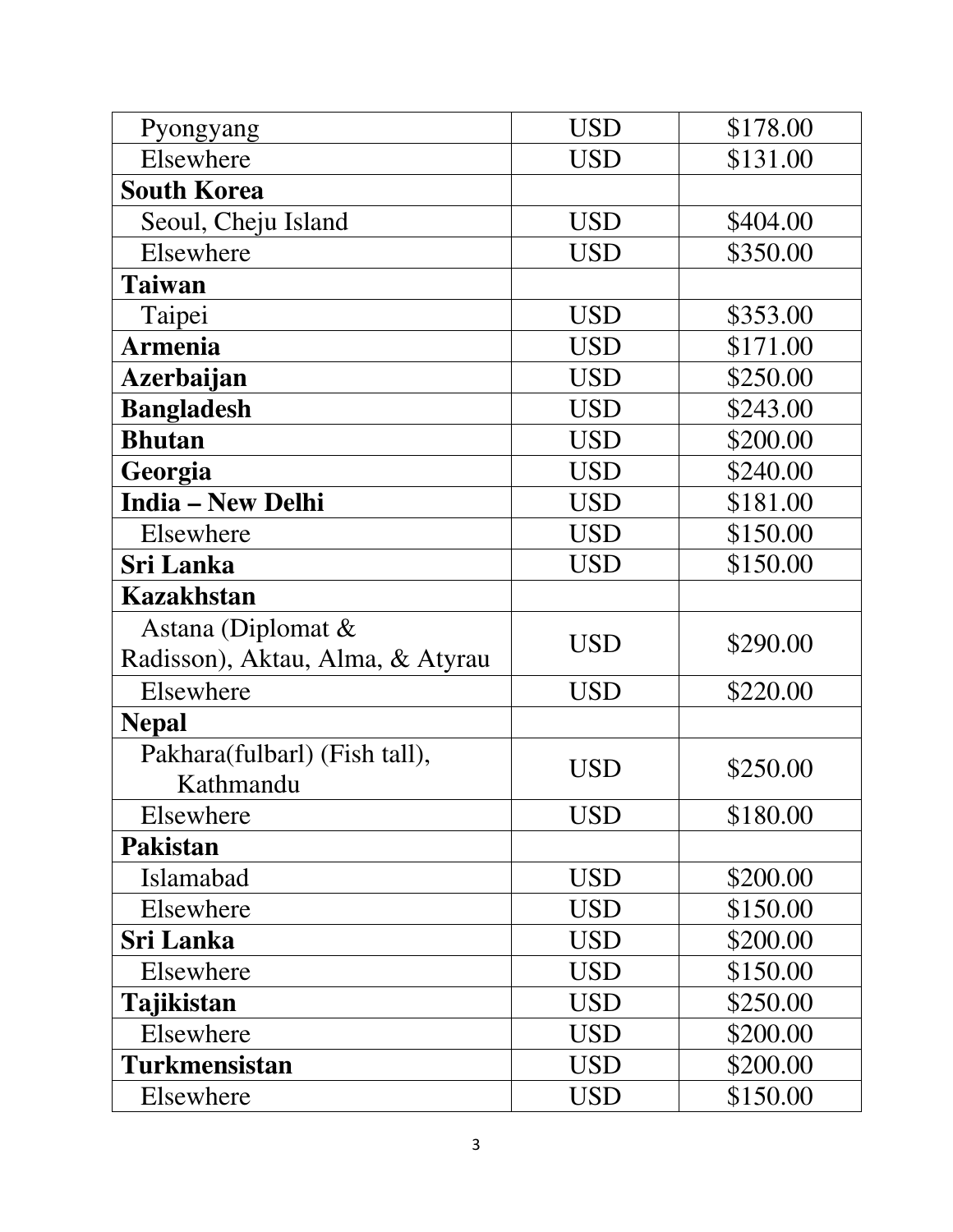| <b>Uzbekistan</b>         | <b>USD</b> | \$200.00 |
|---------------------------|------------|----------|
| Elsewhere                 | <b>USD</b> | \$150.00 |
| <b>Vietnam</b>            |            |          |
| Hanoi                     | <b>USD</b> | \$150.00 |
| Elsewhere                 | <b>USD</b> | \$100.00 |
| Kyrgyzstan                | <b>USD</b> | \$204.00 |
| Elsewhere                 | <b>USD</b> | \$150.00 |
| <b>West Bank</b>          |            |          |
| Jericho Area              | <b>USD</b> | \$150.00 |
| Elsewhere                 | <b>USD</b> | \$141.00 |
| Canada                    |            |          |
| Montreal                  | <b>USD</b> | \$341.00 |
| Toronto                   | <b>USD</b> | \$335.00 |
| Vancouver                 | <b>USD</b> | \$350.00 |
| Ottawa                    | <b>USD</b> | \$340.00 |
| Calgary                   | <b>USD</b> | \$342.00 |
| Elsewhere                 | <b>USD</b> | \$239.00 |
| <b>Bermuda-All Areas</b>  | <b>USD</b> | \$448.00 |
| <b>USA</b>                |            |          |
| Honolulu                  | <b>USD</b> | \$282.00 |
| Los Angeles               | <b>USD</b> | \$363.00 |
| New York                  | <b>USD</b> | \$363.00 |
| <b>Washington DC</b>      | <b>USD</b> | \$363.00 |
| San Franscisco            | <b>USD</b> | \$363.00 |
| <b>Boston</b>             | USD        | \$363.00 |
| Chicago                   | <b>USD</b> | \$363.00 |
| Elsewhere                 | <b>USD</b> | \$299.00 |
| <b>South America</b>      |            |          |
| <b>Argentina</b>          |            |          |
| Bueonos Aires, Bariioche, | <b>USD</b> | \$300.00 |
| Elsewhere                 | <b>USD</b> | \$200.00 |
| <b>Bolivia-All Areas</b>  | <b>USD</b> | \$158.00 |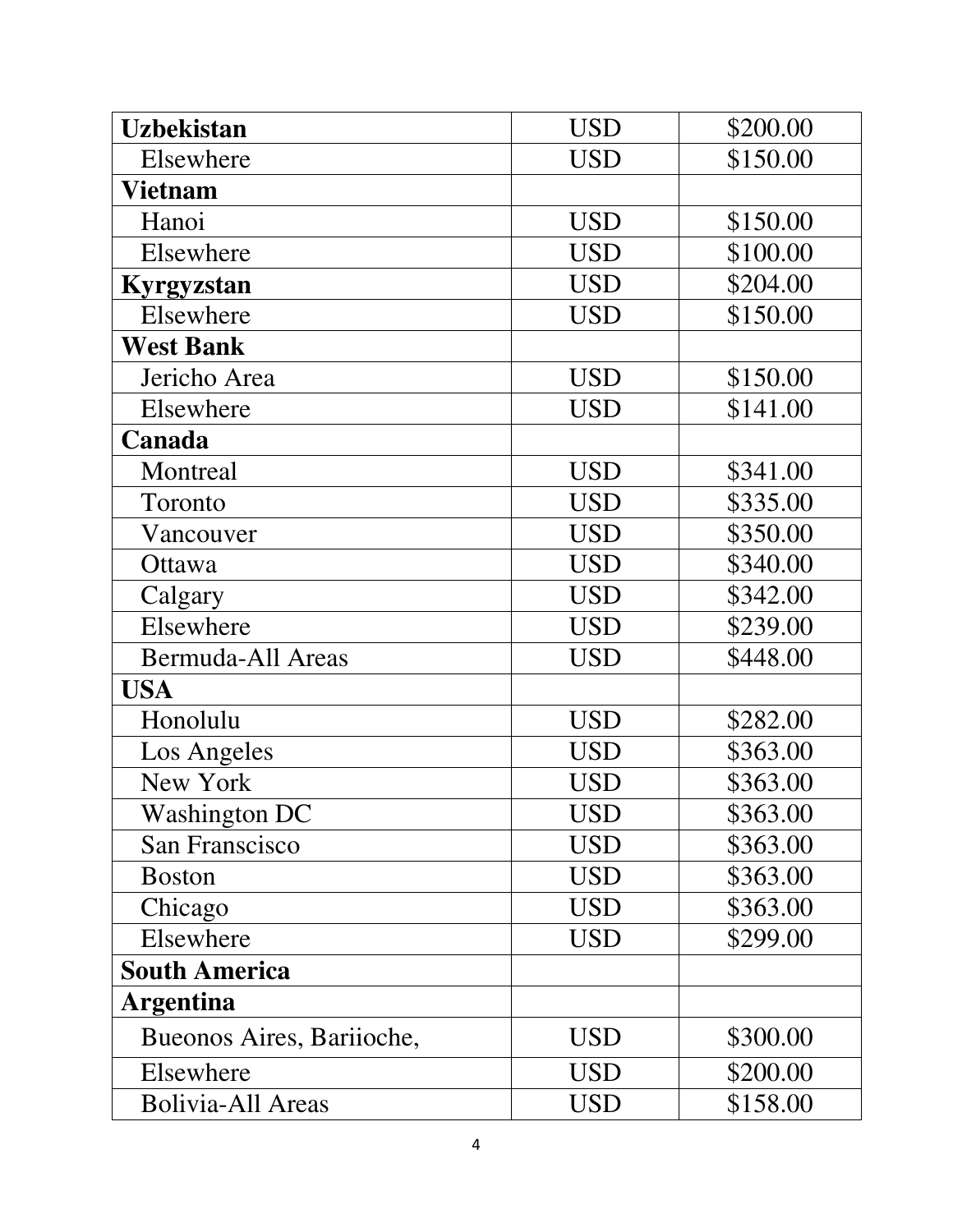| <b>Brazil</b>                      |            |          |
|------------------------------------|------------|----------|
| Rio De Janeiro, Beio Horizonte     | <b>USD</b> | \$250.00 |
| Elsewhere                          | <b>USD</b> | \$200.00 |
| <b>Chile</b>                       |            |          |
| Santiago                           | <b>USD</b> | \$230.00 |
| Elsewhere                          | <b>USD</b> | \$190.00 |
| Colombia                           |            |          |
| Bogota, Santa Marta,               | <b>USD</b> | \$230.00 |
| Monteria, Catagena                 |            |          |
| Elsewhere                          | <b>USD</b> | \$180.00 |
| <b>Ecuador (All Areas)</b>         | <b>USD</b> | \$192.00 |
| Elsewhere                          | <b>USD</b> | \$150.00 |
| <b>Falkland Islands (Malvinas)</b> | <b>USD</b> | \$158.00 |
| <b>French Guiana</b>               | <b>USD</b> | \$158.00 |
| Guyana                             |            |          |
| Georgetown                         | <b>USD</b> | \$340.00 |
| Elsewhere                          | <b>USD</b> | \$200.00 |
| Peru                               | <b>USD</b> | \$221.00 |
| Elsewhere                          | <b>USD</b> | \$174.00 |
| Paraguay                           | <b>USD</b> | \$220.00 |
| Elsewhere                          | USD        | \$180.00 |
| Venezuela                          |            |          |
| Caracas, La Guaira, & Isla         | <b>USD</b> | \$350.00 |
| De Margarta                        |            |          |
| Elsewhere                          | <b>USD</b> | \$250.00 |
| <b>Suriname</b>                    | <b>USD</b> | \$252.00 |
| Elsewhere                          | <b>USD</b> | \$200.00 |
| <b>Uruguay</b>                     |            |          |
| Montevideo                         | <b>USD</b> | \$200.00 |
| Elsewhere                          | USD        | \$150.00 |
| <b>Central America</b>             |            |          |
| <b>Belize</b>                      |            |          |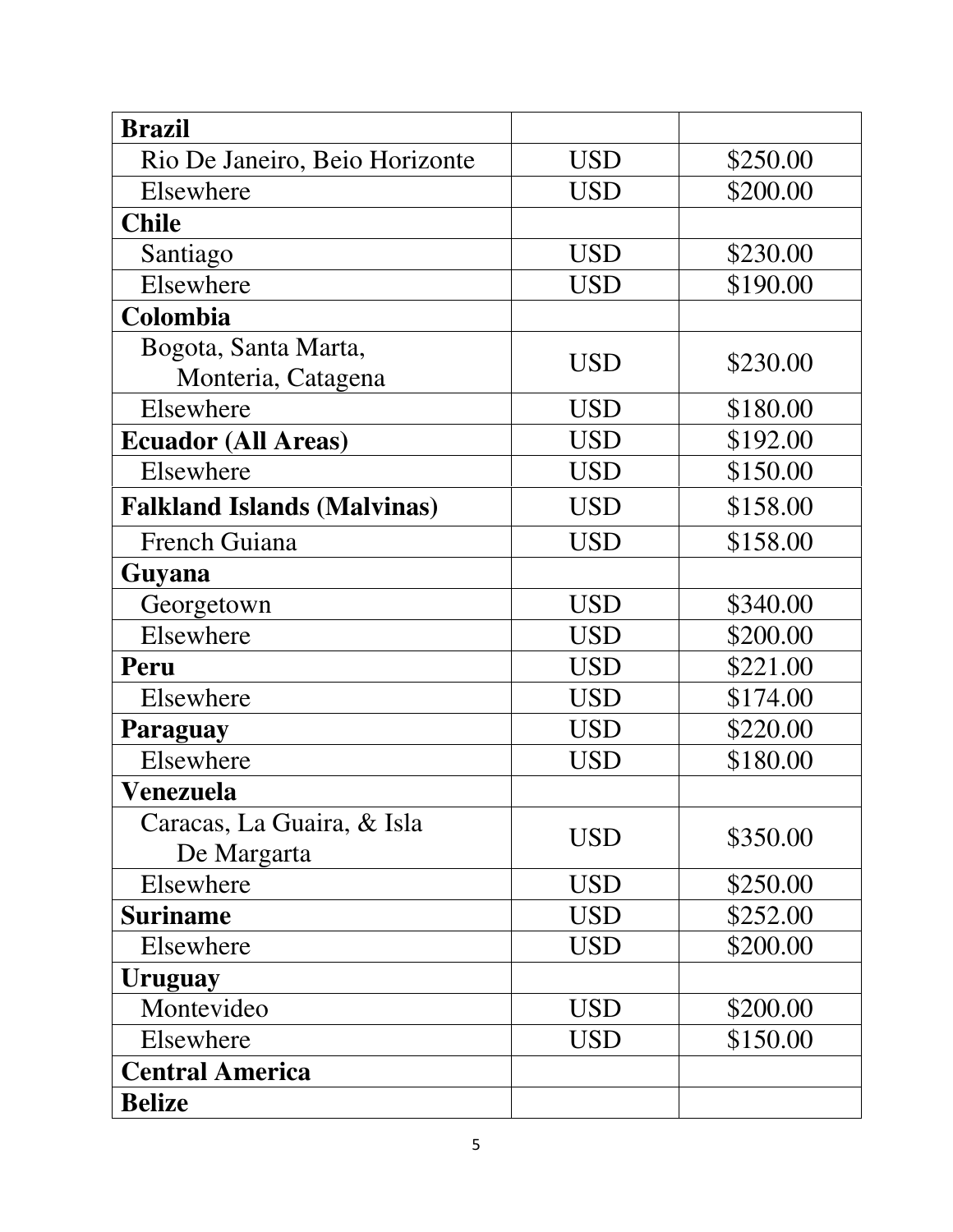| <b>Belize City</b>         | <b>USD</b> | \$259.00 |
|----------------------------|------------|----------|
| Elsewhere                  | <b>USD</b> | \$191.00 |
| <b>Costra Rica</b>         |            |          |
| San Jose                   | <b>USD</b> | \$230.00 |
| Elsewhere                  | <b>USD</b> | \$180.00 |
| <b>El Salvador</b>         | <b>USD</b> | \$250.00 |
| Elsewhere                  | <b>USD</b> | \$180.00 |
| <b>Guatemala</b>           | <b>USD</b> | \$253.00 |
| Elsewhere                  | <b>USD</b> | \$180.00 |
| <b>Mexico</b>              |            |          |
| Mexico city,               | <b>USD</b> | \$220.00 |
| Zacatecas, Aguascallentes  |            |          |
| Elsewhere                  | <b>USD</b> | \$180.00 |
| <b>Nicaragua</b>           | <b>USD</b> | \$188.00 |
| Panama                     |            |          |
| Panama City, Isia Colon    | <b>USD</b> | \$220.00 |
| Elsewhere                  | <b>USD</b> | \$180.00 |
| Carribean                  |            |          |
| Anguilla-All Areas         | <b>USD</b> | \$400.00 |
| Antigua and Barbuda        | <b>USD</b> | \$388.00 |
| Aruba-All Areas            | <b>USD</b> | \$365.00 |
| <b>Bahamas-All Areas</b>   | <b>USD</b> | \$330.00 |
| St. Lucia                  | <b>USD</b> | \$300.00 |
| <b>Barbados-All Areas</b>  | <b>USD</b> | \$380.00 |
| Cuba                       |            |          |
| Havana, Trinidad, Varadero | <b>USD</b> | \$330.00 |
| Elsewhere                  | <b>USD</b> | \$200.00 |
| <b>Dominican Republic</b>  |            |          |
| De Macoris, Santiago       | <b>USD</b> | \$227.00 |
| Elsewhere                  | USD        | \$180.00 |
| Haiti                      |            |          |
| Port Salut                 | <b>USD</b> | \$360.00 |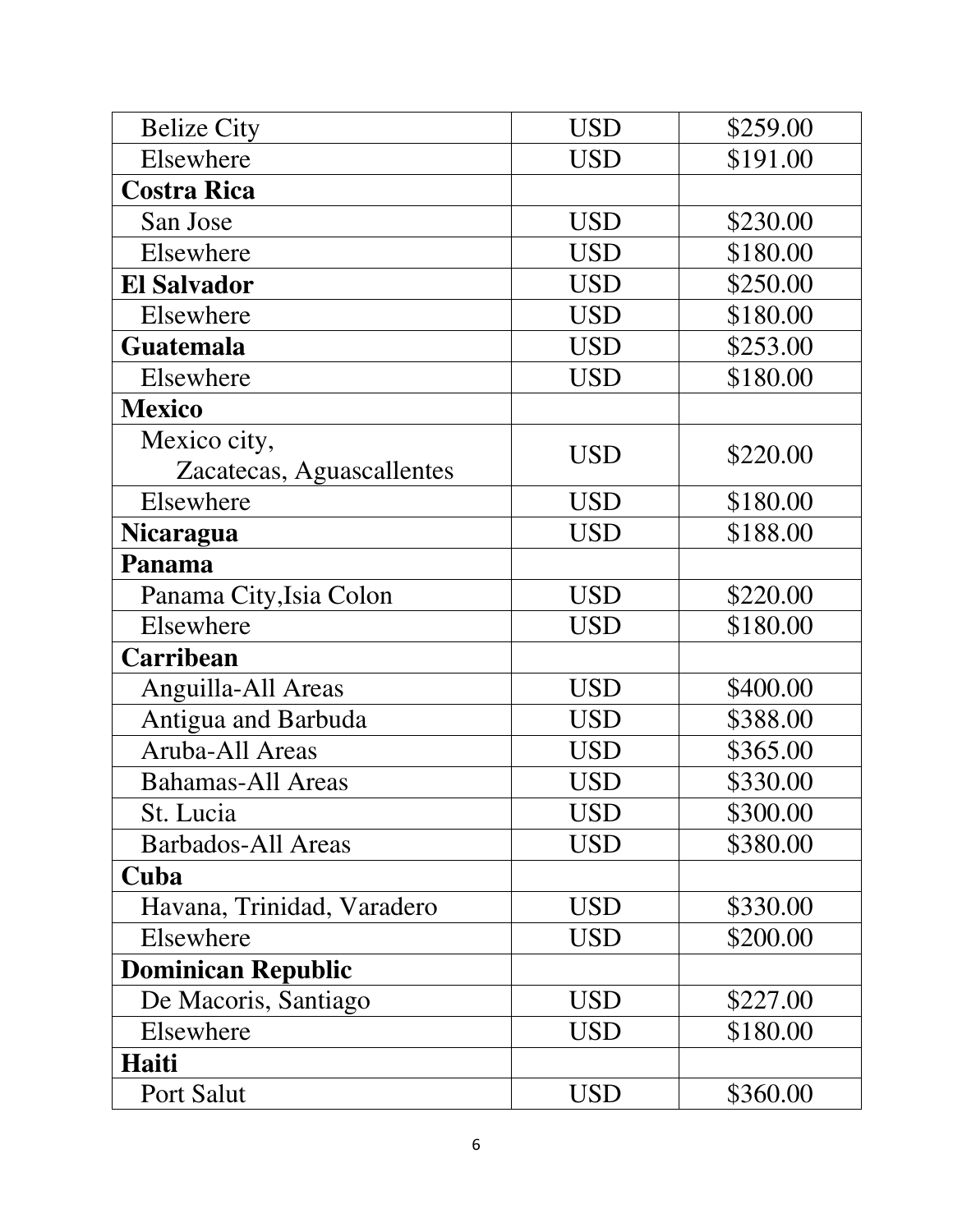| Elsewhere                        | <b>USD</b> | \$200.00 |
|----------------------------------|------------|----------|
| <b>Jamaica</b>                   | <b>USD</b> | \$285.00 |
| Elsewhere                        | <b>USD</b> | \$254.00 |
| <b>Puerto Rico</b>               | <b>USD</b> | \$240.00 |
| <b>St.Kitts and Nevis</b>        | <b>USD</b> | \$260.00 |
| Trinidad & Tobago                | <b>USD</b> | \$299.00 |
| <b>Turks &amp; Caicos Island</b> |            |          |
| <b>Grand Turk</b>                | <b>USD</b> | \$340.00 |
| <b>Virgin Islands</b>            | <b>USD</b> | \$328.00 |
| Guadeloupe                       | <b>USD</b> | \$652.00 |
| Genada                           | <b>USD</b> | \$352.00 |
| <b>Europe</b>                    |            |          |
| Austria-All Areas                | €          | \$250.00 |
| Begium-All Areas                 | €          | \$327.00 |
| Bulgaria                         | €          | \$200.00 |
| Czech Republic - All Areas       | €          | \$210.00 |
| Denmark-All Areas                | €          | \$310.00 |
| Estonia-All Areas                | €          | \$195.00 |
| Finland                          | €          | \$226.00 |
| France-All areas                 | €          | \$268.00 |
| <b>Germany</b>                   |            |          |
| Frankfurt                        | €          | \$250.00 |
| Elsewhere                        | €          | \$184.00 |
| Greece                           | €          | \$244.00 |
| Hungary                          | €          | \$252.00 |
| <b>Ireland-All Areas</b>         | $\epsilon$ | \$240.00 |
| <b>Italy</b>                     |            |          |
| Rome                             | €          | \$295.00 |
| Elsewhere                        | €          | \$250.00 |
| Latvia-All Areas                 | €          | \$194.00 |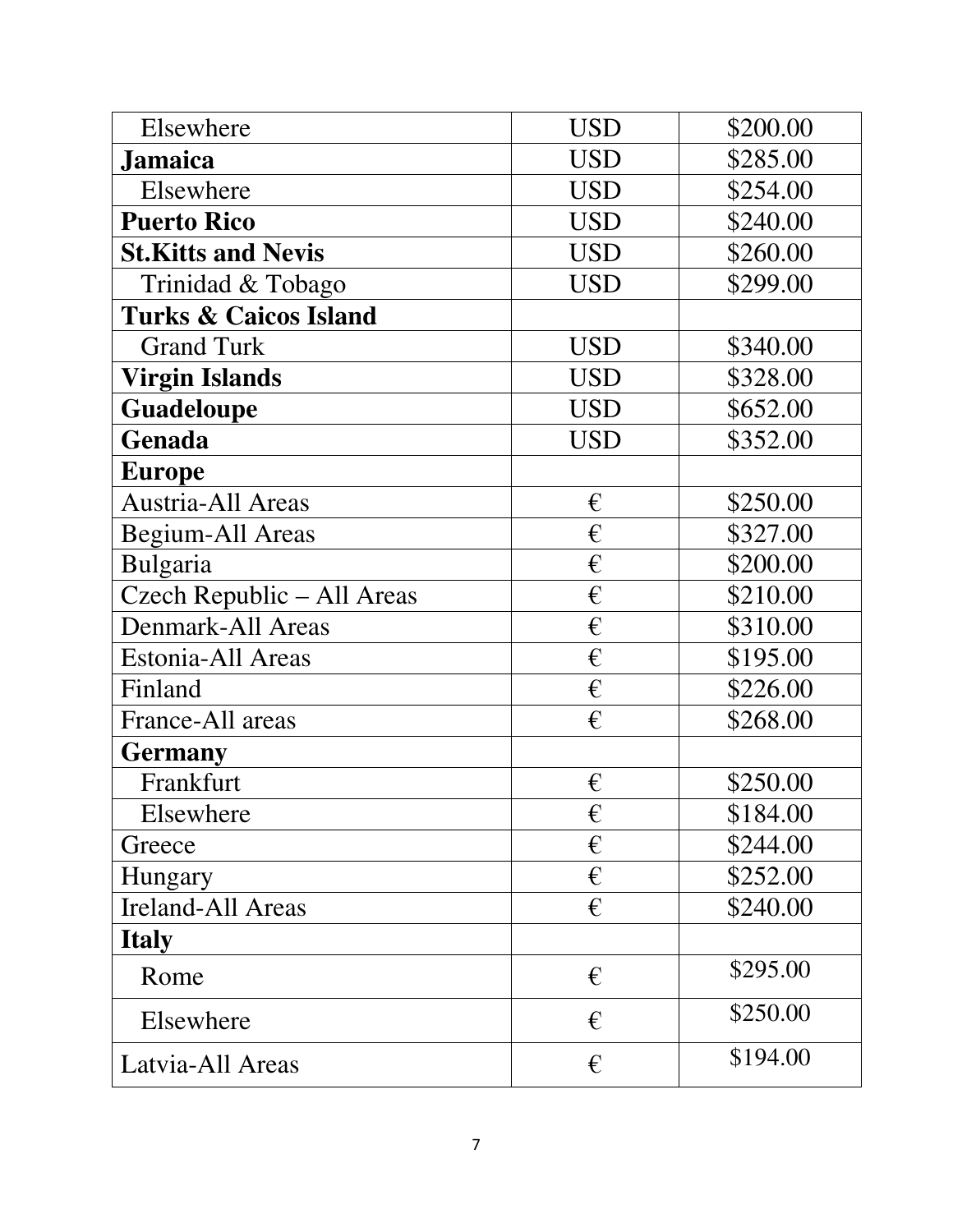| Lithuania-All areas          | €          | \$188.40 |
|------------------------------|------------|----------|
| Luxembourg-All Areas         | €          | \$275.00 |
| Malta-All Areas              | <b>USD</b> | \$240.00 |
| <b>Netherlands-All Areas</b> | €          | \$265.00 |
| Poland-All areas             | €          | \$191.26 |
| Portugal-All Areas           | €          | \$246.00 |
| Romania                      | €          | \$165.00 |
| Slovak Republic – All Areas  | €          | \$181.00 |
| Reunion                      | $\epsilon$ | \$551.00 |
| Slovenia-All Areas           | €          | \$220.00 |
| Spain-All Areas              | $\epsilon$ | \$209.00 |
| <b>Sweden</b>                |            |          |
| Stockholm                    | €          | \$520.00 |
| Elsewhere                    | €          | \$406.00 |
| Switzerland                  | €          | \$339.00 |
| UK                           |            |          |
| London                       | $\epsilon$ | \$350.00 |
| Elsewhere                    | €          | \$300.00 |
|                              |            |          |
| Albania                      | $\epsilon$ | \$214.12 |
| Andorra – All areas          | €          | \$133.00 |
| <b>Belarus</b>               |            |          |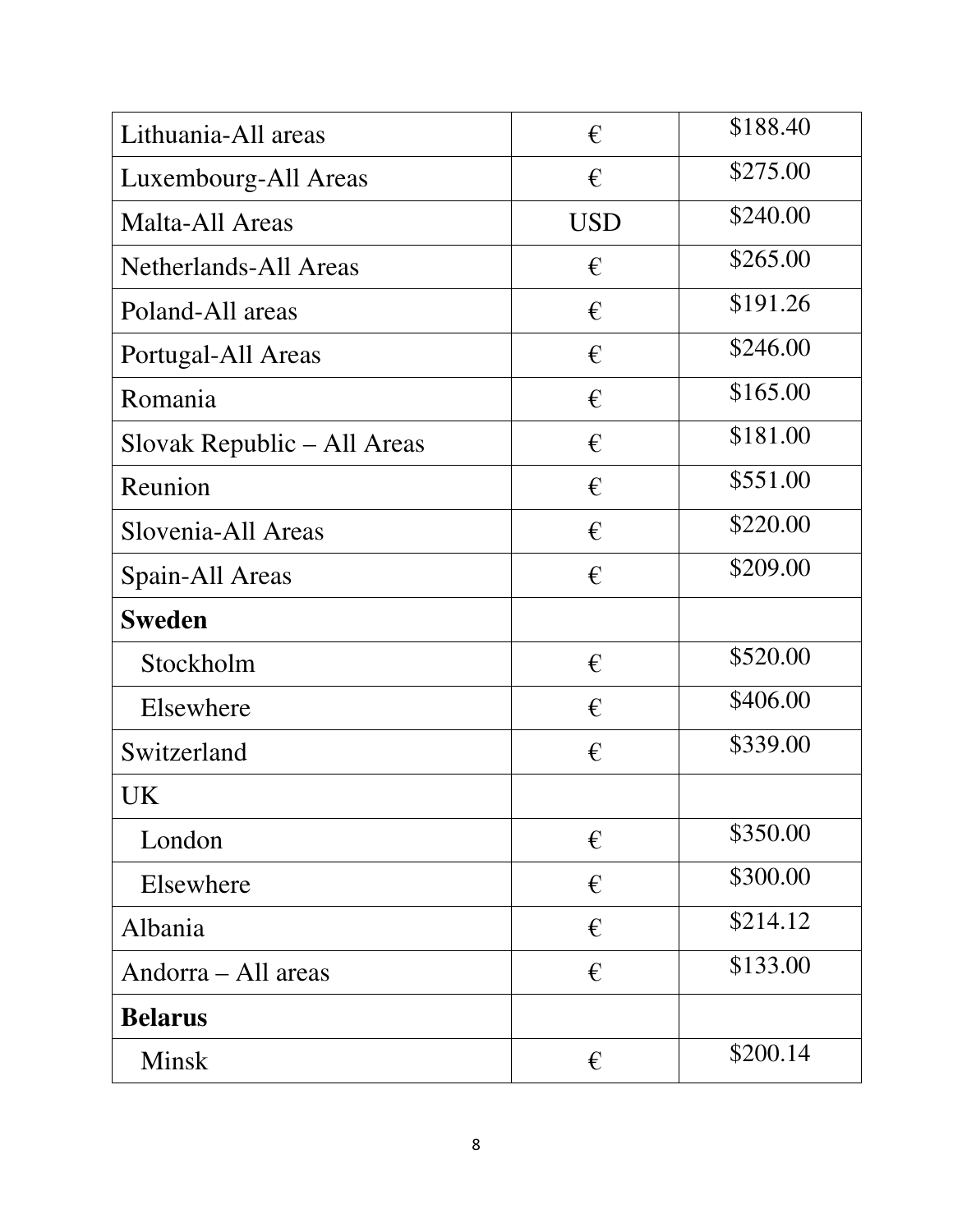| Grodno &Mozir              | €          | \$159.00 |
|----------------------------|------------|----------|
| Elsewhere                  | €          | \$105.00 |
| <b>Bosnia</b>              | €          | \$200.00 |
| Croatia                    | €          | \$173.00 |
| Macedonia (Fyrom)          | €          | \$160.00 |
| Moldova                    | €          | \$163.90 |
| Monaco – All areas         | €          | \$287.00 |
| Montenegro                 | €          | \$180.55 |
| Norway                     | €          | \$292.00 |
| <b>Russian Federation</b>  | €          | \$311.32 |
| Serbia                     | €          | \$119.10 |
| <b>Belgrade</b>            | €          | \$200.00 |
| <b>Bahrain</b>             | €          | \$268.00 |
| Cyprus                     | $\epsilon$ | \$266.30 |
| Ukraine                    | €          | \$279.86 |
| Iceland                    | €          | \$278.10 |
| <b>European Union</b>      |            |          |
| Canary Islands - All areas | €          | \$154.00 |
| Cayman Islands – All Areas | €          | \$272.10 |
| Gibralta                   | €          | \$287.11 |
| <b>Middle East</b>         |            |          |
| Iraq                       | <b>USD</b> | \$358.00 |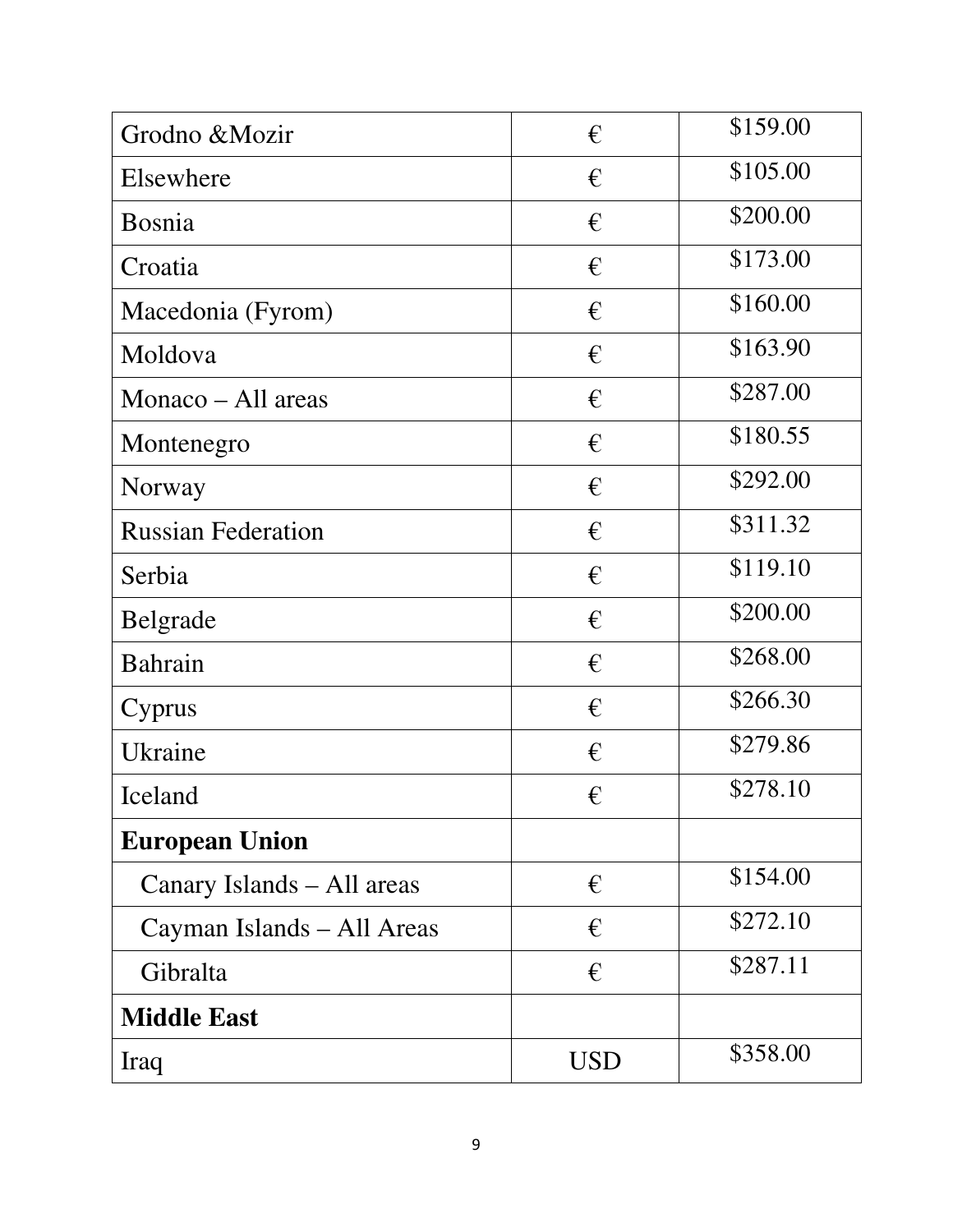| Elsewhere                    | <b>USD</b> | \$290.00 |
|------------------------------|------------|----------|
| Iran                         | <b>USD</b> | \$300.00 |
| Elsewhere                    | <b>USD</b> | \$180.00 |
| <b>Afganistan</b>            |            |          |
| Kabul, Bamiyan               | <b>USD</b> | \$200.00 |
| Elsewhere                    | <b>USD</b> | \$150.00 |
| <b>Egypt (Cairo)</b>         |            |          |
| Cairo                        | <b>USD</b> | \$251.80 |
| Elsewhere                    | <b>USD</b> | \$180.00 |
| Turkey                       | <b>USD</b> | \$305.00 |
| Yemen                        | <b>USD</b> | \$548.00 |
| <b>Syrian Arab Republic</b>  | <b>USD</b> |          |
| Damascus                     | <b>USD</b> | \$250.00 |
| Elsewhere                    | <b>USD</b> | \$180.00 |
| <b>United Arab Emigrates</b> |            |          |
| Abu Dhabi & Dubai            | USD        | \$350.00 |
| Elsewhere                    | <b>USD</b> | \$283.00 |
|                              |            |          |
| <b>Israel</b>                | <b>USD</b> | \$330.00 |
| Jordan                       | <b>USD</b> | \$280.00 |
| Lebanon                      | <b>USD</b> | \$300.00 |
| Elsewhere                    | <b>USD</b> | \$180.00 |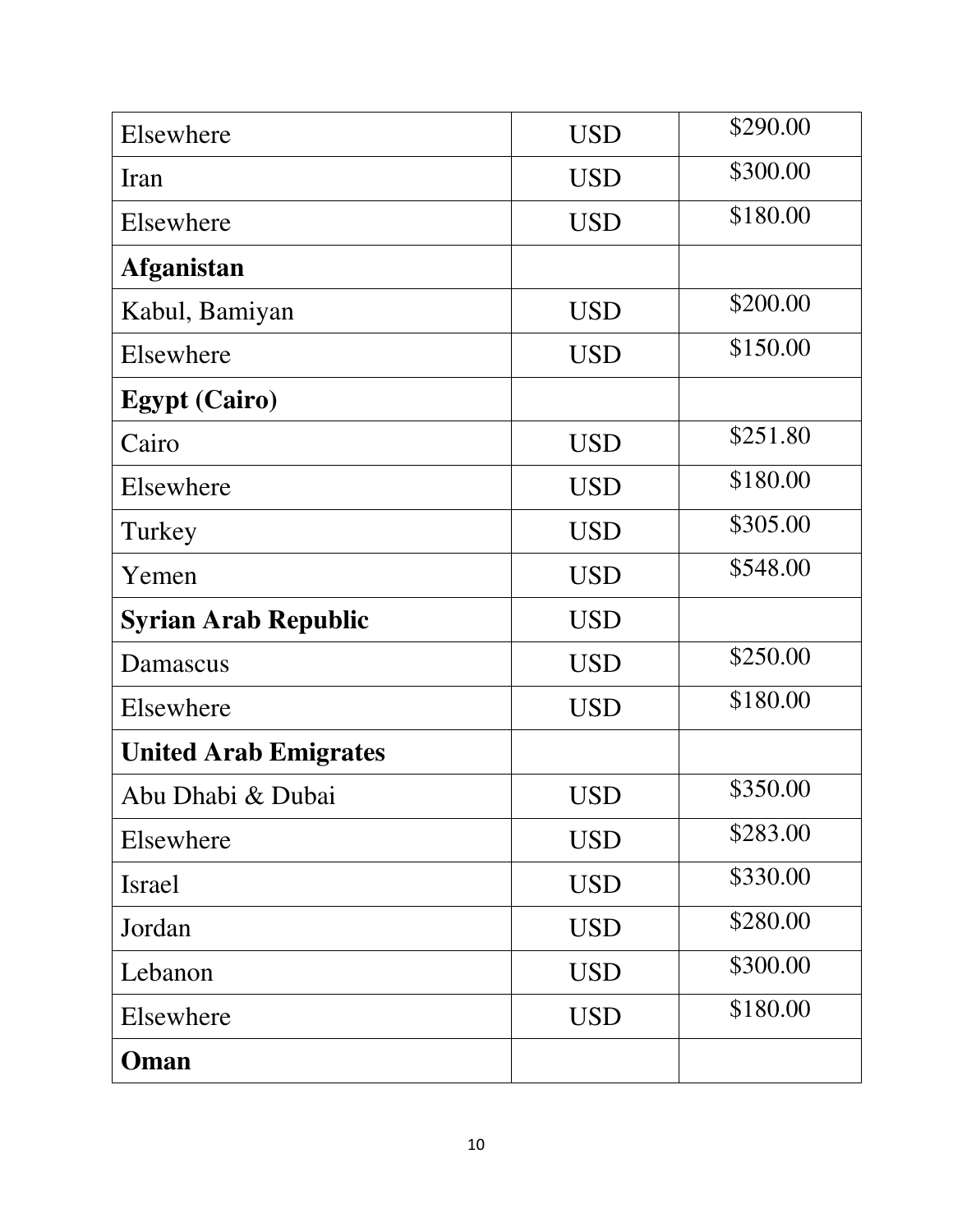| Salalah, Muscat                 | <b>USD</b> | \$300.00 |
|---------------------------------|------------|----------|
| Elsewhere                       | <b>USD</b> | \$188.00 |
| Qatar                           | <b>USD</b> | \$398.00 |
| Kuwait                          | <b>USD</b> | \$360.00 |
| Saudi Arabia                    |            |          |
| Jeddah and Rlyadh and Al-Khobar | <b>USD</b> | \$460.00 |
| Elsewhere                       | <b>USD</b> | \$250.00 |
| Montserrat – All Areas          | <b>USD</b> | \$217.00 |
| St. Vincent & the Grena         | <b>USD</b> | \$270.00 |
| Africa                          |            |          |
| <b>South Africa</b>             |            |          |
| Johannesberg, Mthatha, Ulundi   | <b>USD</b> | \$300.00 |
| Elsewhere                       | <b>USD</b> | \$200.00 |
| Botswana-All Areas              | <b>USD</b> | \$243.00 |
| <b>Central African Republic</b> |            |          |
| Bangui                          | USD        | \$183.00 |
| Elsewhere                       | <b>USD</b> | \$150.00 |
| Lesotho                         | <b>USD</b> | \$200.00 |
| Elsewhere                       | <b>USD</b> | \$150.00 |
| <b>Namibia</b>                  |            |          |
| Windhoek                        | <b>USD</b> | \$220.30 |
| Elsewhere                       | <b>USD</b> | \$150.00 |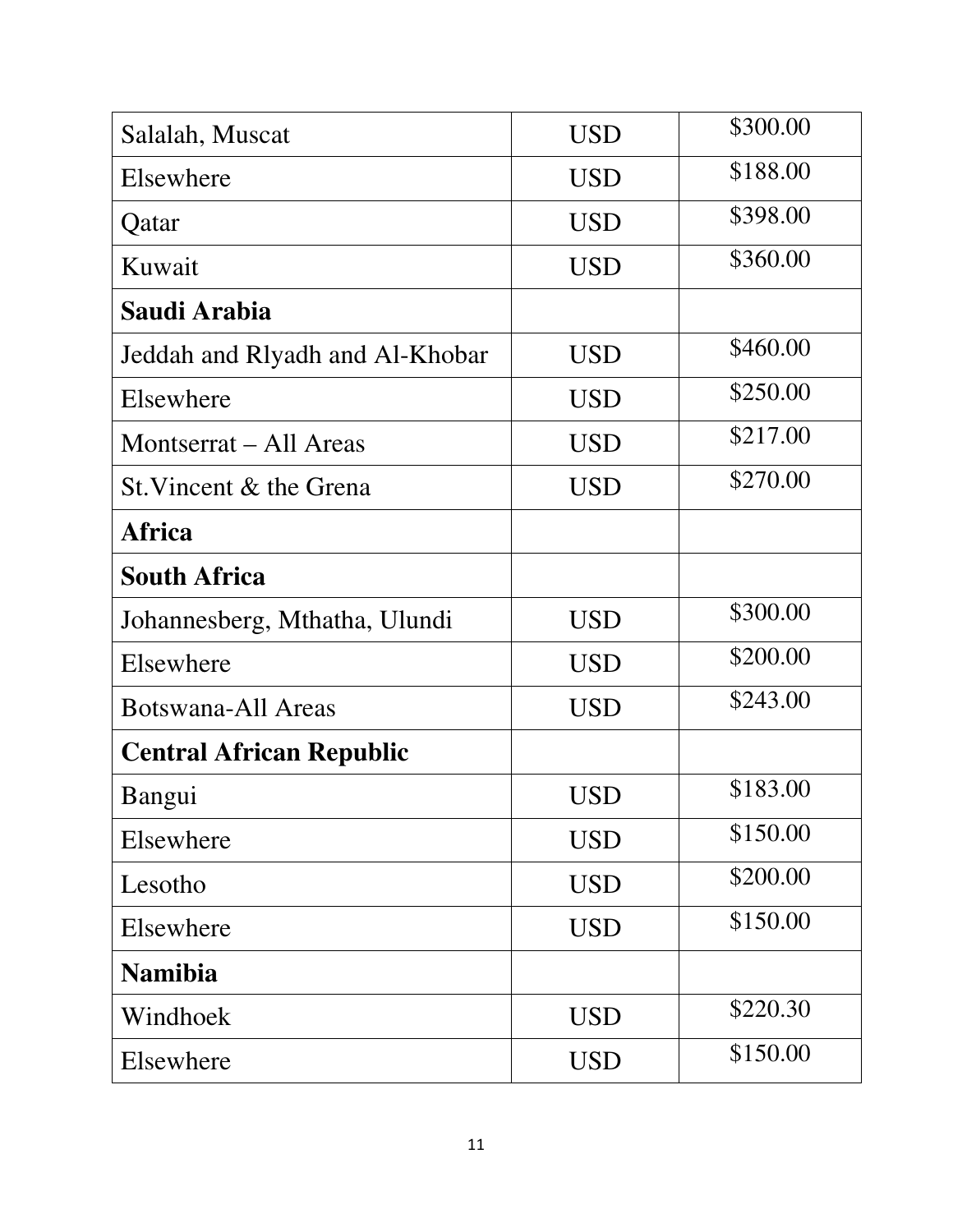| <b>Western Africa</b>            |            |          |
|----------------------------------|------------|----------|
| $Niger - All Areas$              | <b>USD</b> | \$200.00 |
| <b>Nigeria</b>                   |            |          |
| Abuja                            | <b>USD</b> | \$250.00 |
| Elsewhere                        | <b>USD</b> | \$150.00 |
| <b>Angola</b>                    |            |          |
| Benguel, Ndaltand, Uige          | <b>USD</b> | \$418.10 |
| Elsewhere                        | <b>USD</b> | \$200.00 |
| <b>Librevilte</b>                |            |          |
| Gabon                            | <b>USD</b> | \$274.00 |
| Elsewhere                        | <b>USD</b> | \$150.00 |
| <b>Benin</b>                     |            |          |
| Cotonou                          | <b>USD</b> | \$213.00 |
| Elsewhere                        | <b>USD</b> | \$150.00 |
| <b>Burkina Faso</b>              |            |          |
| Ouagadougo                       | USD        | \$224.00 |
| Elsewhere                        | <b>USD</b> | \$91.00  |
| <b>Cape Verde</b>                |            |          |
| Paia, Mindelo, Santa Maria (Sal) | USD        | \$250.00 |
| Elsewhere                        | USD        | \$146.00 |
| Cote d'Ivoire                    |            |          |
| Abidjan, Assinie, Yamoussokro    | <b>USD</b> | \$200.00 |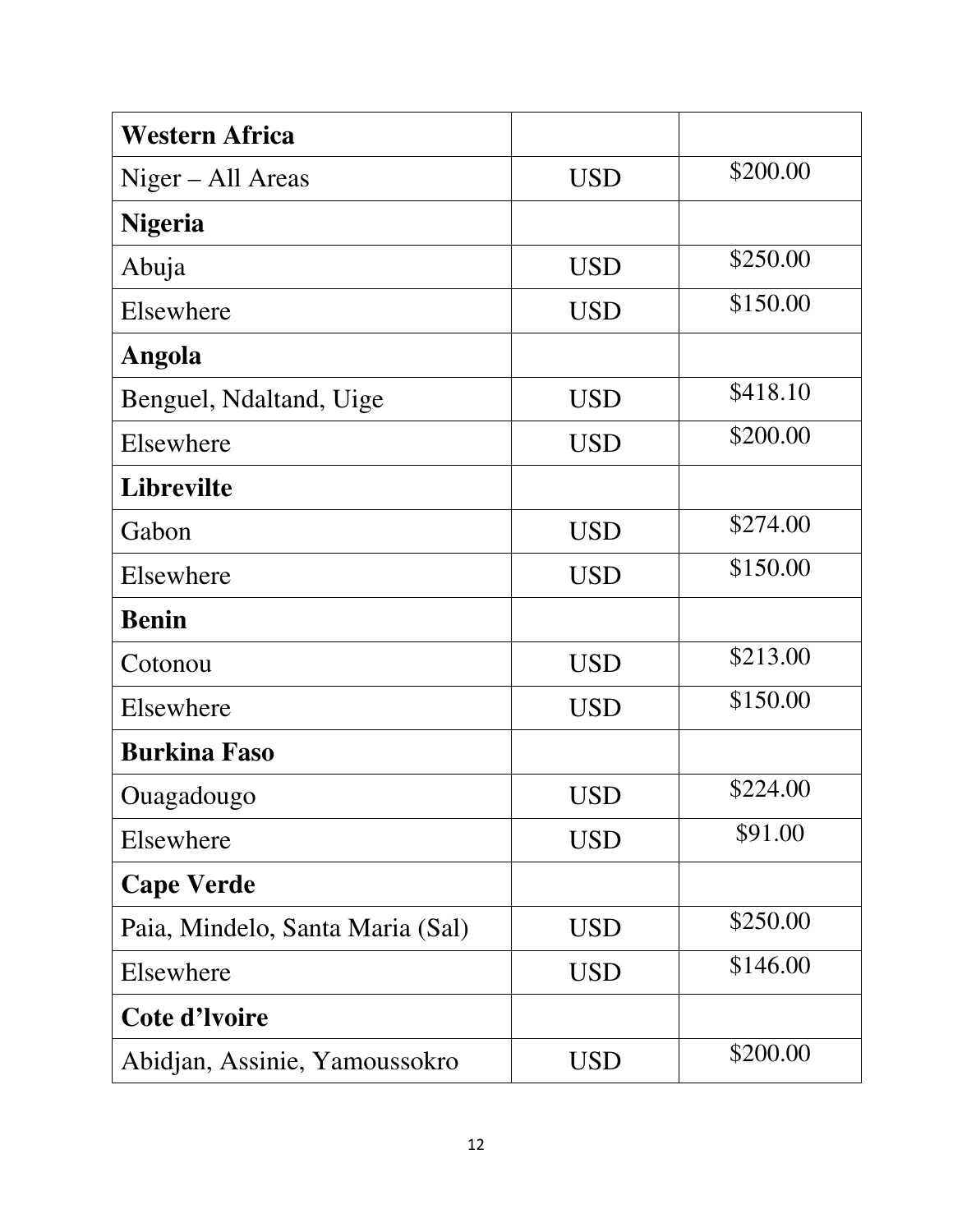| Elsewhere           | <b>USD</b> | \$150.00 |
|---------------------|------------|----------|
| Gambia              | <b>USD</b> | \$236.00 |
| Elsewhere           | <b>USD</b> | \$150.00 |
| Ghana (Accra)       | <b>USD</b> | \$380.00 |
| Elsewhere           | <b>USD</b> | \$150.00 |
| Guinea              | <b>USD</b> | \$250.00 |
| Elsewhere           | <b>USD</b> | \$188.01 |
| Guinea Bissau       | <b>USD</b> | \$250.00 |
| Elsewhere           | <b>USD</b> | \$150.00 |
| Liberia             | <b>USD</b> | \$243.00 |
| Elsewhere           | <b>USD</b> | \$150.00 |
| Mali                | <b>USD</b> | \$258.00 |
| Elsewhere           | <b>USD</b> | \$150.00 |
| Mauritania          | <b>USD</b> | \$150.00 |
| <b>Senegal</b>      |            |          |
| Dakar               | <b>USD</b> | \$250.00 |
| Elsewhere           | <b>USD</b> | \$150.00 |
| <b>Sierra Leone</b> |            |          |
| Freetown            | <b>USD</b> | \$200.00 |
| Elsewhere           | <b>USD</b> | \$150.00 |
| Togo                | <b>USD</b> | \$200.00 |
| Elsewhere           | <b>USD</b> | \$150.00 |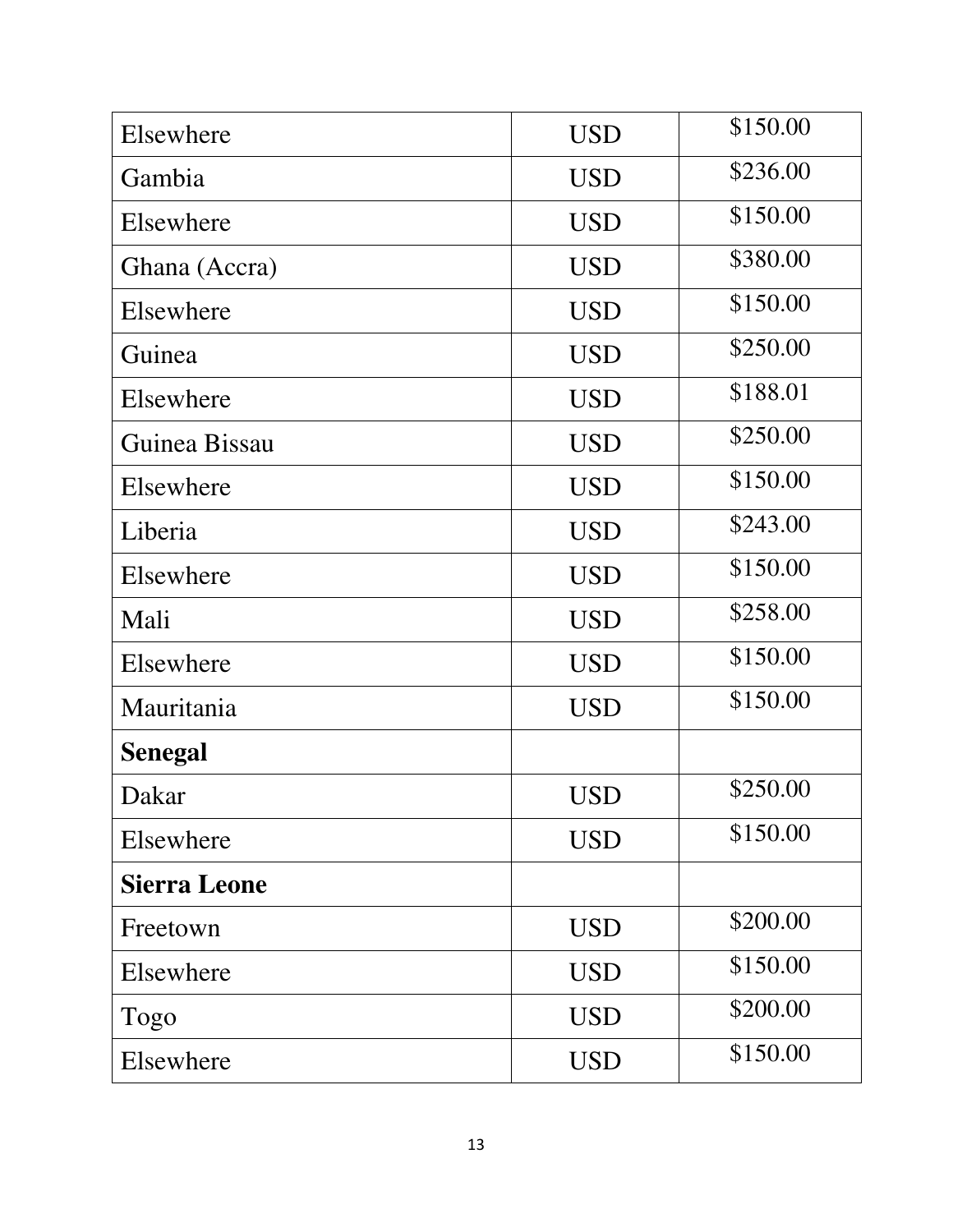| <b>Eastern Africa</b>            |            |          |
|----------------------------------|------------|----------|
| <b>Burundi</b>                   |            |          |
| Bujumbura                        | <b>USD</b> | \$199.00 |
| Elsewhere                        | <b>USD</b> | \$150.00 |
| <b>Comoros</b>                   |            |          |
| Moroni                           | <b>USD</b> | \$310.00 |
| Elsewhere                        | <b>USD</b> | \$180.00 |
| Eritrea (Asmara)                 | <b>USD</b> | \$189.00 |
| Elsewhere                        | <b>USD</b> | \$150.00 |
| Ethiopia (Addis Ababa)           | <b>USD</b> | \$400.00 |
| Elsewhere                        | <b>USD</b> | \$250.00 |
| Kenya                            |            |          |
| Nairobi (Serena), Masai, Nanyuki | <b>USD</b> | \$380.00 |
| Elsewhere                        | <b>USD</b> | \$180.00 |
| <b>Madagascar</b>                |            |          |
| Sainte, Nosy Be                  | USD        | \$273.00 |
| Elsewhere                        | <b>USD</b> | \$150.00 |
| <b>Malawi</b>                    |            |          |
| Nikhata Bay, Blantyre, Mangochi  | <b>USD</b> | \$280.00 |
| Elsewhere                        | <b>USD</b> | \$154.00 |
| <b>Mauritius</b>                 | <b>USD</b> | \$278.00 |
| Elsewhere                        | <b>USD</b> | \$127.00 |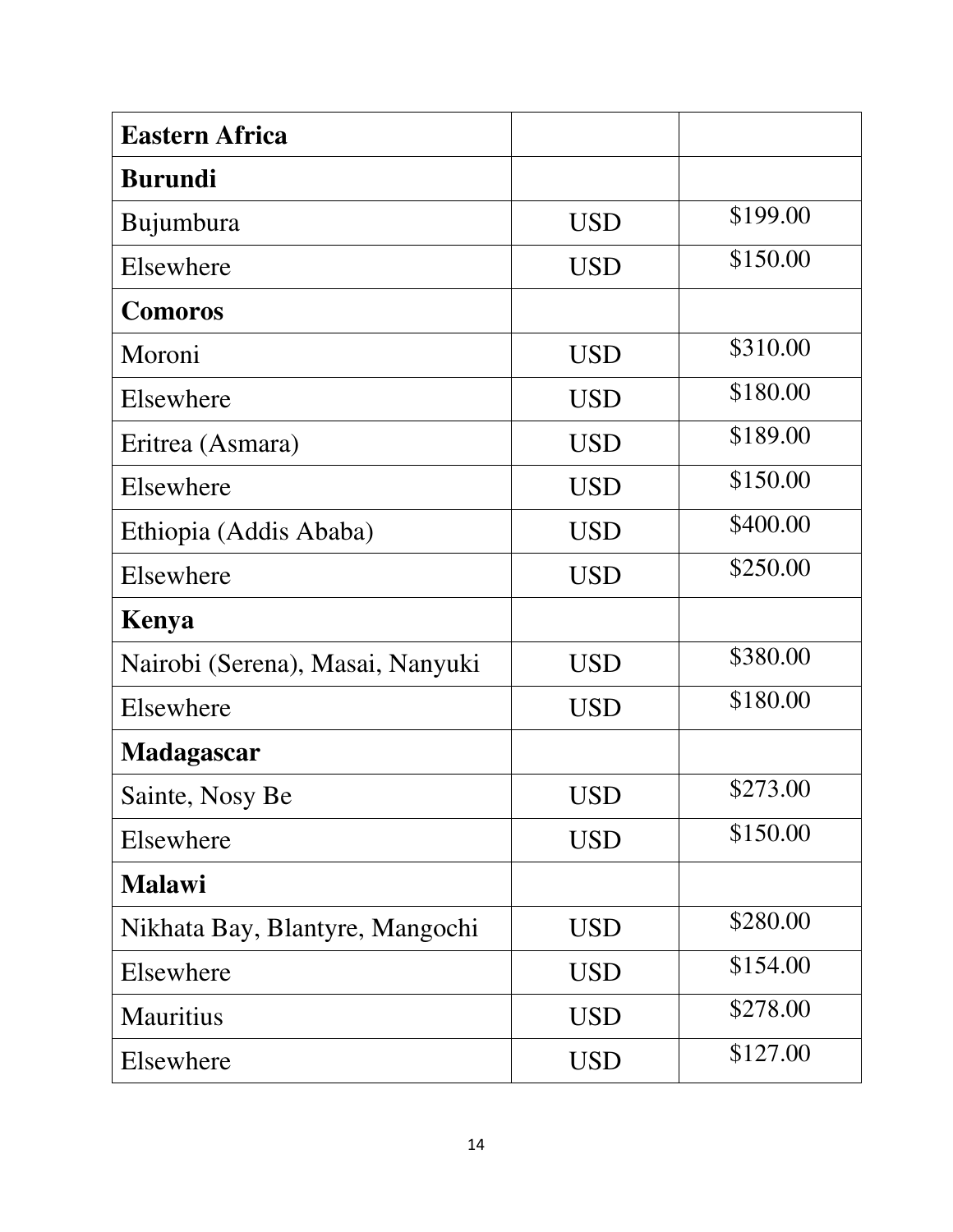| Mozambique                                               |            |          |
|----------------------------------------------------------|------------|----------|
| Maputo, Pemba                                            | <b>USD</b> | \$224.00 |
| Elsewhere                                                | <b>USD</b> | \$150.00 |
| Reunion                                                  | <b>USD</b> | \$305.10 |
| <b>Rwanda</b>                                            |            |          |
| Kaigali Serena, Kagali,<br>and Rubavu (Serena Lake Kivu) | <b>USD</b> | \$250.00 |
| Elsewhere                                                | <b>USD</b> | \$180.00 |
| Seychelles – All Areas                                   | <b>USD</b> | \$300.00 |
| Somalia                                                  | <b>USD</b> | \$183.00 |
| Elsewhere                                                | <b>USD</b> | \$100.00 |
| Tanzania, United Rep                                     | <b>USD</b> | \$280.00 |
| Elsewhere                                                | <b>USD</b> | \$180.00 |
| <b>Uganda</b>                                            |            |          |
| Sun                                                      | <b>USD</b> | \$250.00 |
| Elsewhere                                                | <b>USD</b> | \$190.00 |
| Zimbwabwe                                                | USD        | \$200.00 |
| Elsewhere                                                | <b>USD</b> | \$150.00 |
| Djibouti                                                 | <b>USD</b> | \$279.00 |
| Elsewhere                                                | <b>USD</b> | \$150.00 |
| <b>Northern Africa</b>                                   |            |          |
| <b>Algeria</b>                                           |            |          |
| Annaba (Hotel Seyhouse)                                  | <b>USD</b> | \$286.00 |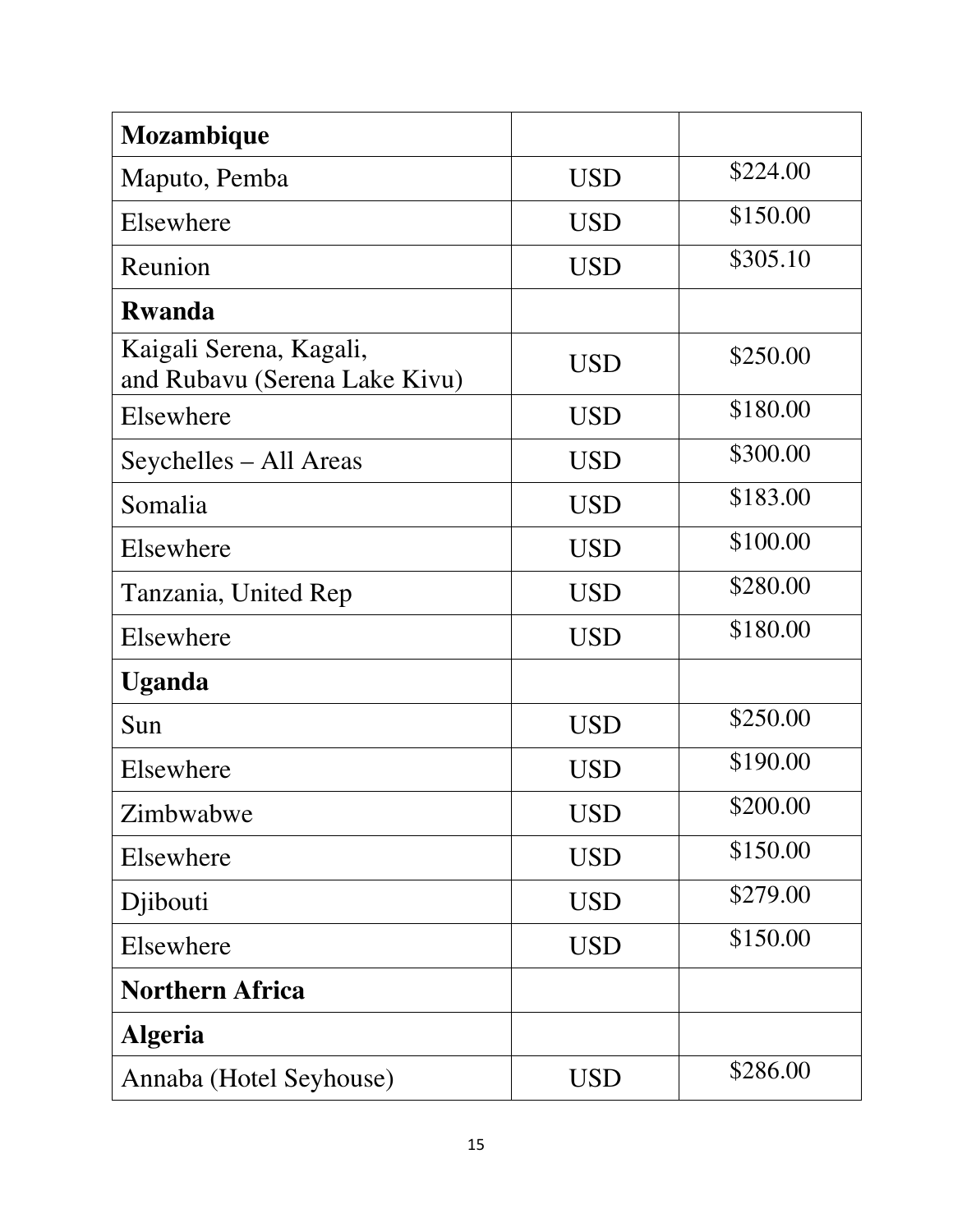| Elsewhere                        | <b>USD</b> | \$180.00 |
|----------------------------------|------------|----------|
| Libyan Arab Jamhiriya            | <b>USD</b> | \$220.00 |
| <b>Morocco</b>                   |            |          |
| Maraakech, Rabat (Softel Jardin) | <b>USD</b> | \$280.00 |
| Elsewhere                        | <b>USD</b> | \$180.00 |
| South Sudan                      | <b>USD</b> | \$200.00 |
| Elsewhere                        | <b>USD</b> | \$150.00 |
| <b>Sudan</b>                     |            |          |
| Khartoum                         | <b>USD</b> | \$250.00 |
| Elsewhere                        | <b>USD</b> | \$180.00 |
| Tunisia                          | <b>USD</b> | \$226.00 |
| Zaire                            | <b>USD</b> | \$233.87 |
| <b>Middle Africa</b>             |            |          |
| <b>Cameroon</b>                  |            |          |
| Yuaounde, Douaia                 | <b>USD</b> | \$229.00 |
| Elsewhere                        | USD        | \$150.00 |
| <b>Chad</b>                      |            |          |
| $N$ 'djamena                     | <b>USD</b> | \$310.00 |
| Elsewhere                        | <b>USD</b> | \$180.00 |
| Congo                            |            |          |
| Brazaville, Pointe Noire         | <b>USD</b> | \$310.00 |
| Elsewhere                        | <b>USD</b> | \$180.00 |